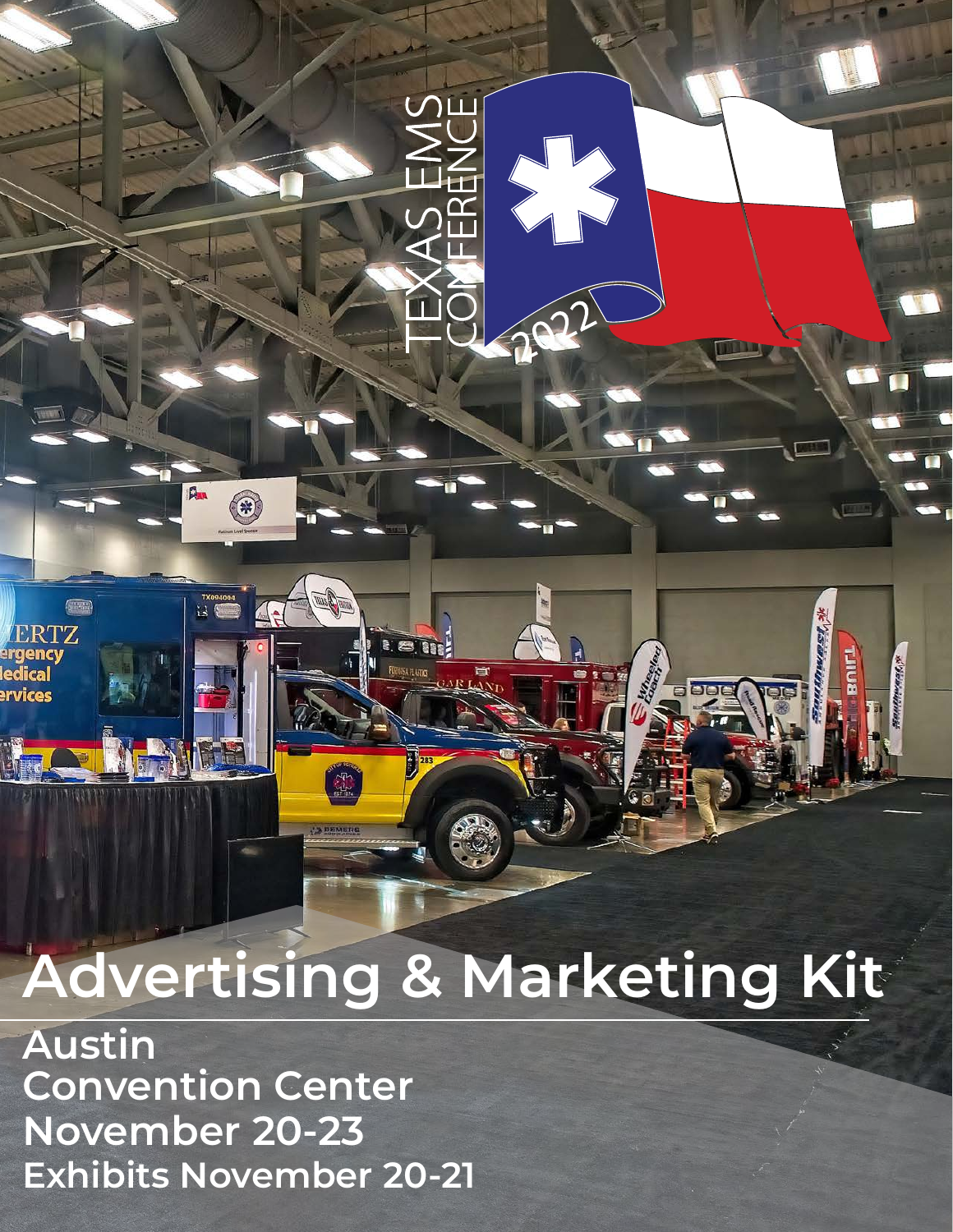**Advertising and marketing at Texas EMS Conference is a great way to gain additional exposure for your business. Additional marketing can be selected from the online registration form when registering or added to an existing registration until October 14, 2022. See below for the details and examples of each.**

# **Digital/Prior to Conference Advertising**

**Website Advertisement: \$300.** Place a 150 x 150px advertisement on texasemsconference. com website. Ads will run until exhibitor registration opens for the 2023 conference.









**Email Blast: \$850.** Personalize a marketing email to be sent to our database of over 25,000 EMS personnel throughout Texas. Email blasts are sent 6-12 days prior to Conference opening.



# **Onsite/Time of Conference Advertising**

# **Premium Conference Program Advertisement: Price Varies Depending**

**on Location\* .** Printed program is provided to all attendees and exhibitors.

Back Cover: **\$2200** Inside Front Cover: **\$2000** Inside Back Cover: **\$1800**

*\* Conference sponsors can subtract program advertisement from above prices for final premium conference program prices due.* 



**Conference Program Advertisement: Price varies depending on size.** Printed program is provided to all attendees and exhibitors:

Full Page Ad: **\$1600** Half Page Ad: **\$1000** Quarter Page Ad: **\$500** Business Card Ad: **\$375**

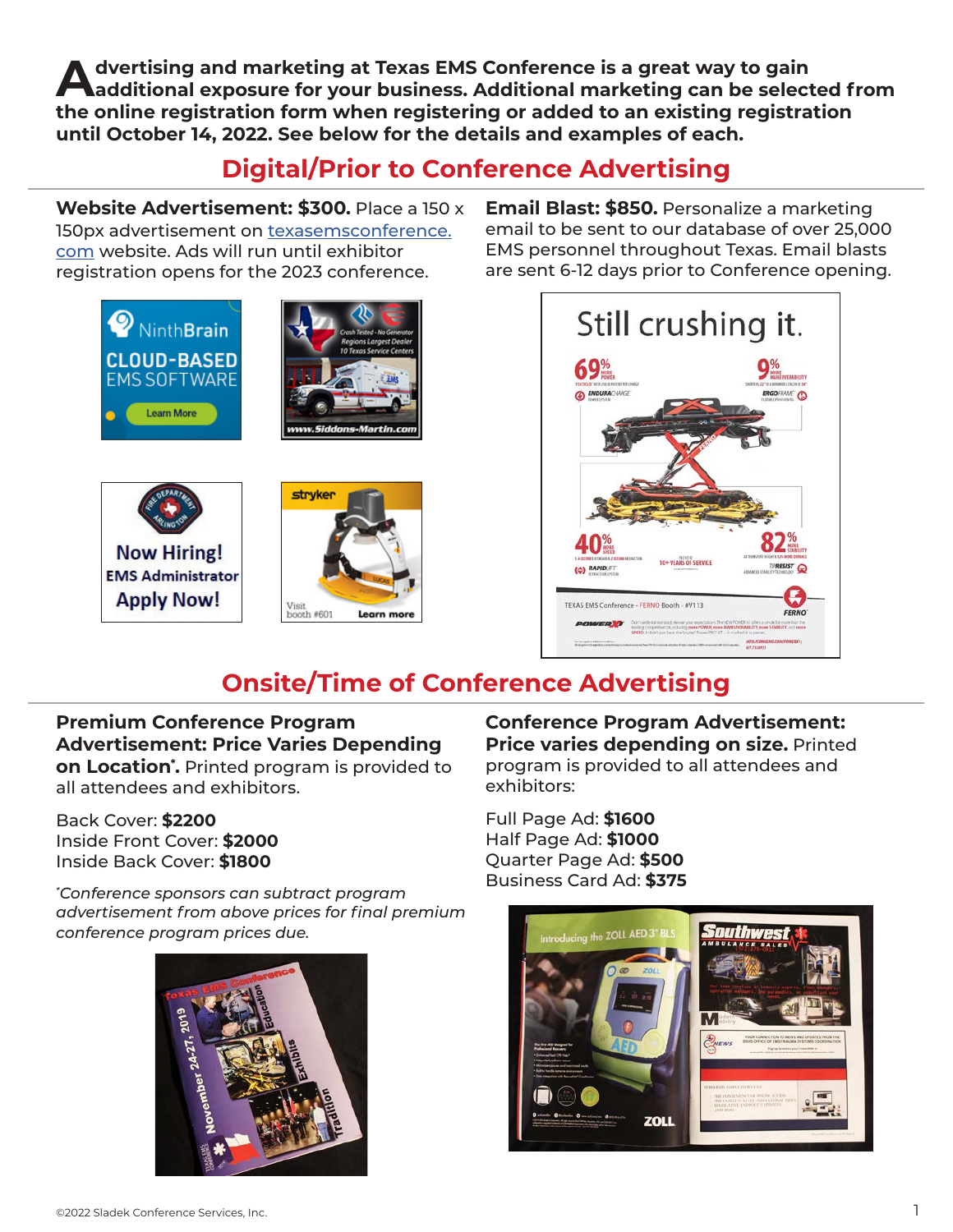## **Registration Counter Kick Panel: \$750.**

Have your message seen by thousands of Conference attendees as they pick up their registration material. Your custom graphic will be displayed on one bottom registration counter kick panel. This will serve as a static advertisement location, as the registration area is along the main thoroughfare between the Exhibit Hall and education areas.







#### **Premium Location Floor Graphic: \$500.**

Design a vinyl floor graphic to be displayed in two prominent areas throughout the concourse area, providing for maximum attendee exposure. One additional floor graphic to be placed at the Exhibit Hall entrance. Prominent areas include, but not limited to Trinity and 4th Street entrances to the Austin Convention Center, landing areas of escalators, entrance to Keynote, and more. Price includes 3 (2'x2') graphics.

**Floor Graphic: \$350.** Personalize a vinyl floor graphic to be displayed throughout the Exhibit Hall. Price includes 3 (2'x2') graphics.





### **Stand Alone Ad Boards: \$400 - Exhibitor Provided. \$800 - Conference Created.**

Two options available. Provide your own and we will place in premium location. These can be banner stands, ad boards, or similar items. Submit your graphic for us to create and place your ad board in a premium location.